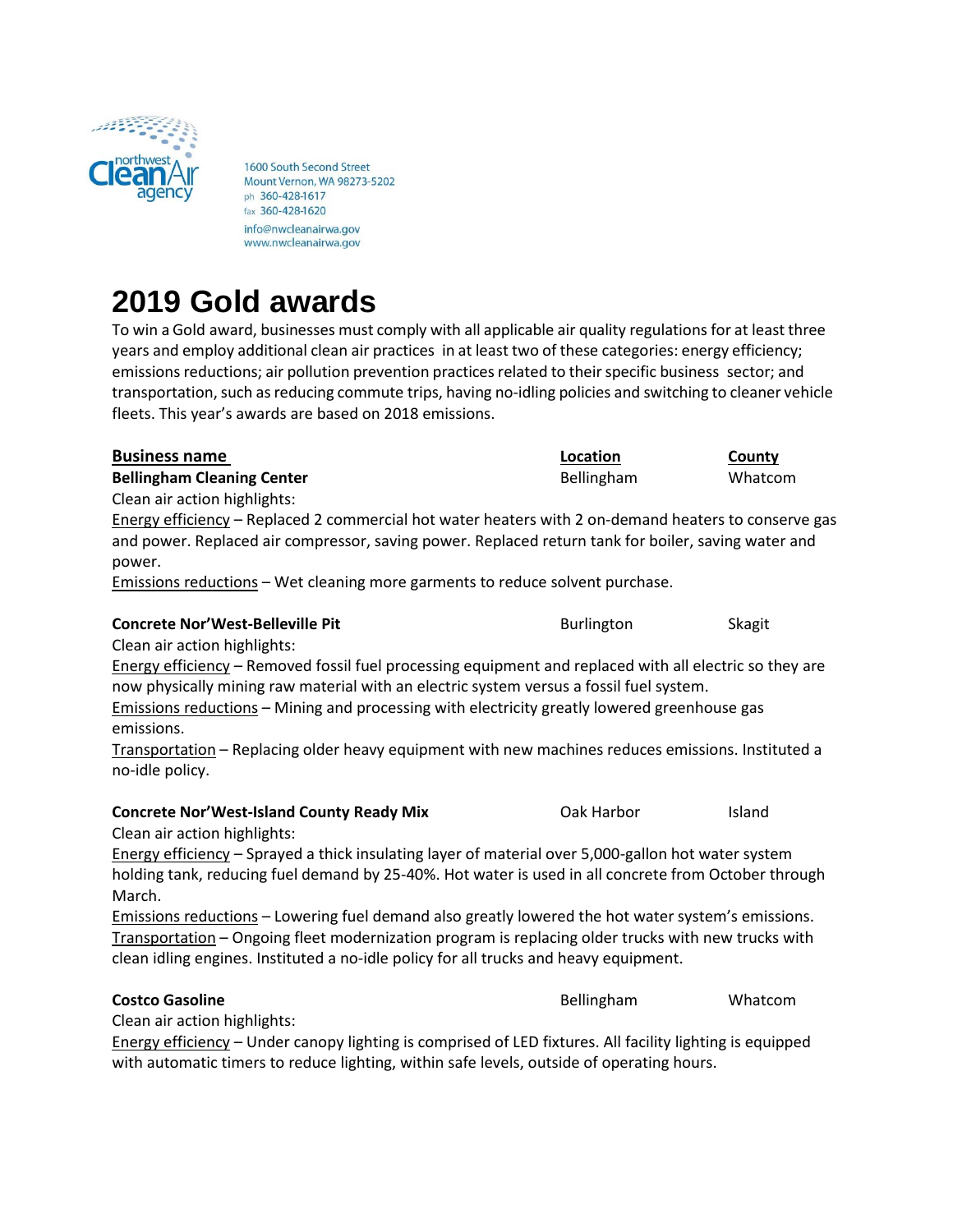Emissions reductions – Costco's Kirkland Signature brand of gasoline contains deposit control fuel additives and meets the Top Tier performance standards with five times the EPA-required amount of additives in its fuel.

Sector specific – The site is equipped with an Arid Permeator vapor recovery system, which reduces gasoline emissions from storage tanks by 95%. On-site attendants perform daily, monthly and annual site and equipment inspections.

#### **Costco Gasoline** Skagit **Burlington** Burlington Skagit

Clean air action highlights:

Energy efficiency – Under canopy lighting is comprised of LED fixtures. All facility lighting is equipped with automatic timers to reduce lighting, within safe levels, outside of operating hours. Emissions reductions – Costco's Kirkland Signature brand of gasoline contains deposit control fuel additives and meets the Top Tier performance standards with five times the EPA-required amount of additives in its fuel.

Sector specific – All gasoline-dispensing nozzles are equipped with the Husky V34 Onboard Refueling Vapor Recovery (ORVR) compatible nozzle, reducing the emissions of gasoline fumes during fueling of vehicles with and without ORVR. On-site attendants perform daily, monthly and annual site and equipment inspections.

#### **Golden Nut Company Blaine** Whatcom

Clean air action highlights:

Energy efficiency – Replaced all light fixtures in the facility with LED fixtures.

Emissions reductions – Made substantial repairs and upgrades to the emissions cleaner.

## **Granite Construction Co.-Singer Asphalt Plant** Everson Everson Whatcom

Clean air action highlights:

Energy efficiency – Annual burner tune on the aggregate drying drum, improved drum flighting to gain drum-drying efficiency. Annual bag house Visilite inspection and replacement of aramid fiber bags. Transportation – Granite has a 5-minute maximum idle policy that reduces diesel fuel consumption. Purchased new Komatsu Loader capable of making one pass to fill each box of truck and trailer, which minimizes trips to the stockpile to achieve maximum payload. It is also more fuel efficient than its predecessor.

#### **Granite Construction Co.-Singer Pit Crusher Example 20 Figures** Everson Whatcom

Clean air action highlights:

Energy efficiency - Crusher operates on line power.

Transportation – Purchased new Komatsu Loader capable of making one pass to fill each box of truck and trailer, which minimizes trips to the stockpile to achieve maximum payload. It is also more fuel efficient than its predecessor.

#### **Granite Precasting & Concrete Bellingham** Whatcom

Clean air action highlights:

Energy efficiency – Replaced all lights in office spaces with motion sensor activation and high-efficiency LED bulbs. Changing out all overhead exterior lights with LED as they fail. Replaced all warehouse heaters with new recirculating high-efficiency natural gas inferred heaters to heat warehouse. Sector specific – In the last three years installed a new broiler to heat the batch plant water during the winter months that utilizes less energy than the previous model it replaced. Switched from propane to natural gas and from a more residential like model to a commercial model that runs intermittently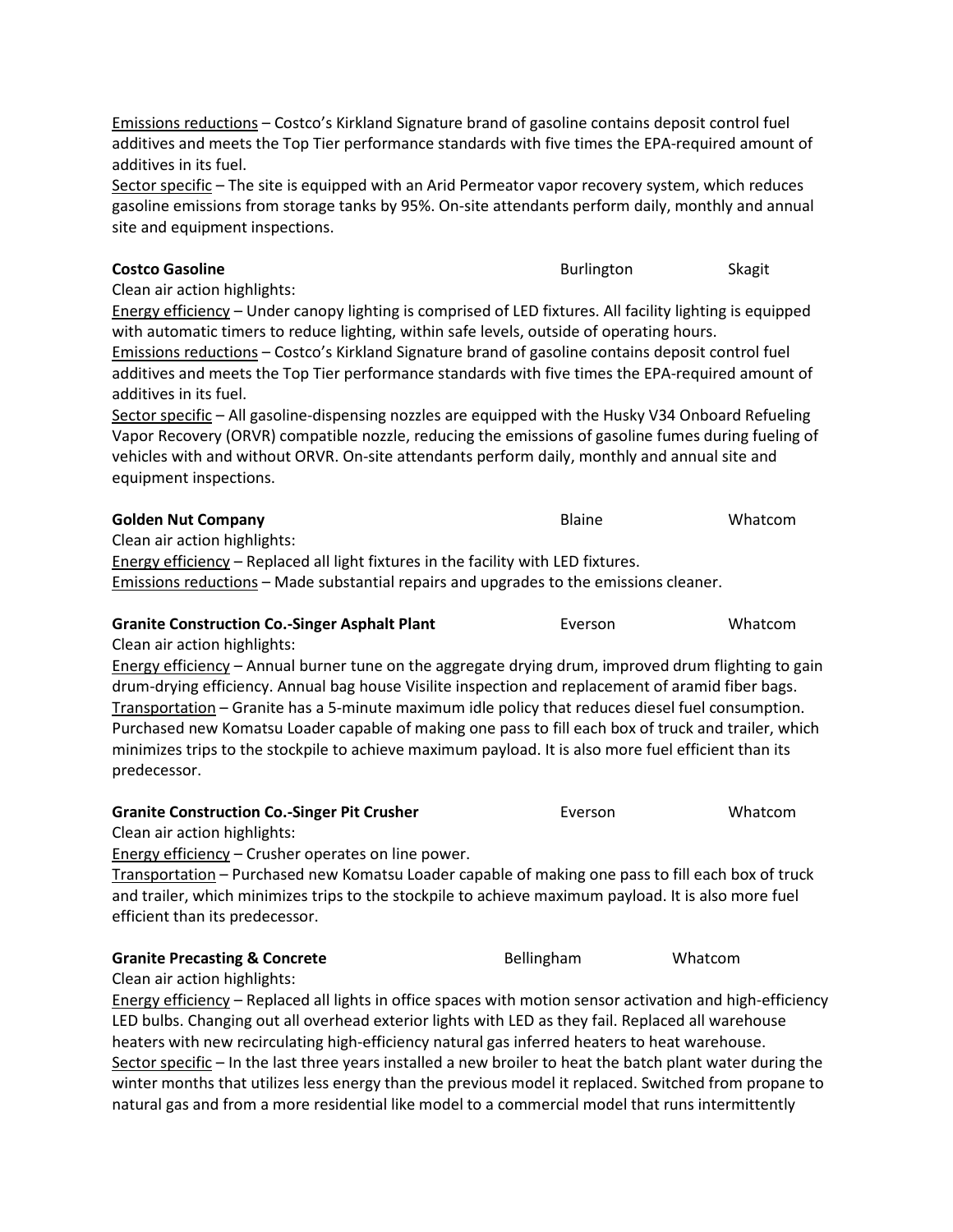## **Hexcel** Skagit **Hexcel** Burlington Skagit

Clean air action highlights:

Energy efficiency – Over the last three years, 2 buildings were converted from fluorescent lights to LED lighting. This change has cut power use for lighting in half. Upgraded/replaced HVAC furnace/AC unit for controlled room 1 to improve energy efficiency. Conducting combustion efficiency testing on all natural gas equipment. This project should reduce natural gas consumption by a substantial amount. Emissions reductions – Removed the resin infusion process from the Burlington plant. Also reduced emissions because oven cycles for the process were removed.

Sector specific – Added a few more dust collectors within the plant to reduce dust exposures within and outside of the plant.

## **IKO Pacific Inc.** Sumas Sumas Whatcom Clean air action highlights: Energy efficiency – Replaced shingle line preheater natural gas burner with a more efficient burner. Emissions reductions – Upgraded enclosures and added new enclosures around dust and fumegenerating sections of operations to collect more dust and improve air quality. Also added more hoods/ducting for same purpose.

| <b>Island County Solid Waste Department</b>                                                      | Coupeville | <b>Island</b> |
|--------------------------------------------------------------------------------------------------|------------|---------------|
| Clean air action highlights:                                                                     |            |               |
| Energy efficiency – Installed 3 heat pumps in separate buildings.                                |            |               |
| Emissions reductions – New equipment is set to idle no more than 5 minutes before shutting down. |            |               |
|                                                                                                  |            |               |

Transportation – Purchased 2 new pieces of equipment with emissions-reducing engines.

## **LKQ Corp.** Whatcom **COVID-100** CONSERVITY Bellingham Whatcom

Clean air action highlights:

Energy efficiency – Partnered with Puget Sound Energy and Cascade Energy to achieve energy savings of 248,179 kWh/year. The reduction comes from implementing a program to identify and repair compressed air leaks on a semiannual schedule, reducing the compressed air set points, fine tuning hot water heaters and timers, and other adjustments to electricity consuming equipment. Emissions reductions – Transitioning from spray paint canisters, which are primarily propellants

containing VOCs, to water-based paints applied through the use of HVLP paint guns to reduce total VOCs emitted.

## **Maple Leaf Auto Body Lynden** Lynden Whatcom

Clean air action highlights:

Energy efficiency – Added vacuum sanding system to keep dust down for employees and environment. Sheet rocked and insulated ceiling. Greatly reducing natural gas usage.

Emissions reductions – Use a UV (ultraviolet) light primer) that can dry without adding a catalyst to it, which reduces VOC emissions. Waterborne primer also used. Cut urethane primer use to nearly zero. If it is used, it is applied in the spray booth.

## **Nature's Path Foods Blaine** Whatcom **CONS**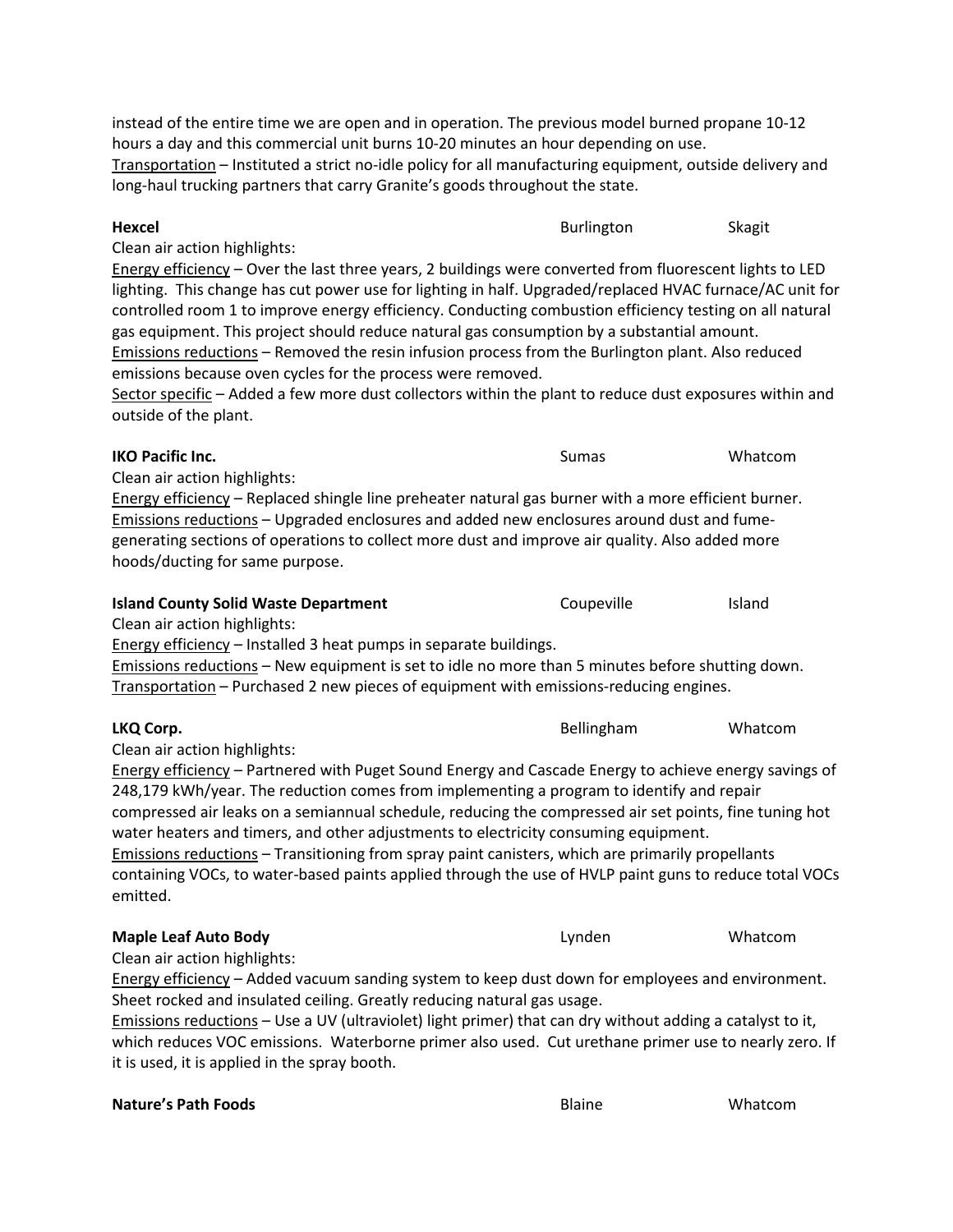Clean air action highlights:

Energy efficiency – Used IT equipment is donated to local schools or other charities and some components are recycled to keep them out of the landfill. Reduced the number of physical servers and equipment and virtualized the servers as much as possible. This reduced the footprint of the servers themselves and required less cooling and maintenance.

Emissions reductions – Nature's Path has collaborated with Climate Smart for Business to track and develop strategies reduce greenhouse gas emissions. In 2017, reduced emissions by 356 tons of carbon dioxide equivalent from its 2014 baseline, equal to over 40,000 gallons of gasoline consumed. Also, from 2013 to 2018, Nature's Path Blaine purchased 49,000 renewable energy credits that support green energy projects in the United States. Those renewable energy credits offset 100% of the emissions coming from the electricity consumption at Nature's Path Blaine.

Sector specific – In 2018, Nature's Path Blaine diverted 92% of its waste from landfills and incineration. That would have amounted to a total of 848 metric tons of carbon dioxide emissions if it went to a landfill facility. In 2018, Nature's Path Blaine, used certified organic and non-GMO project verified ingredients, supporting over 123,000 acres of organic farmland and its farmers, and preventing 24,400 tons of synthetic fertilizer from being used and 370 tons of toxic pesticides not sprayed.

Transportation – As an incentive to promote sustainability and reduce carbon emissions, Nature's Path has developed the Fuel Efficiency Program. All team members are eligible for a reimbursement of up to \$1,000 toward the purchase of a fuel-efficient vehicle. And Nature's Path developed the "Green My Ride" program so employees earn points equaling cash for each trip they take in an environmentally efficient manner (e.g., walking, biking, carpooling, transit).

| <b>Northstar Woodworks</b>                                                           | Ferndale          | Whatcom |
|--------------------------------------------------------------------------------------|-------------------|---------|
| Clean air action highlights:                                                         |                   |         |
| Energy efficiency – Updated lighting, including adding some LED lighting.            |                   |         |
| Emissions reductions - Reducing VOC emissions by using lower-VOC finishing products. |                   |         |
|                                                                                      |                   |         |
| <b>Radiant Heart After-Care for Pets</b>                                             | <b>Bellingham</b> | Whatcom |

Clean air action highlights:

Energy efficiency – Reduced the use of natural-gas-fueled combustion for pet cremation by 52% by adding eco-friendly water cremation as an option.

Emissions reductions – In December 2018, installed and began offering eco-friendly pet water cremation. Equipment was designed and built by Bio-Response Solutions in a solar-powered factory in Indiana. From Jan 1- Jan 29, 2019, 52% of all cremations were eco-friendly water cremations. Even as the company grows (experienced 21% growth in 2018), Radiant Heart anticipates that the percentage of flame-based cremations, natural gas use, and carbon dioxide emissions will continue to decrease.

## **Skagit Ready Mix** Mount Vernon Skagit Nearly Mount Vernon Skagit

Clean air action highlights:

Emissions reductions – 4 aging mixer trucks were replaced with brand-new, cleaner-burning models. The new trucks are equipped with selective catalytic reduction systems to reduce NOx emissions. Sector specific – In 2018 paving was added in high-traffic areas, including the entrance and exit to the facility to reduce both track-out and fugitive dust from equipment.

#### **Stan's Auto Body Bellingham** Whatcom

Clean air action highlights:

Sector specific – Shop recently switched from Axalta solvent-based paint to Glasurit waterborne paint to reduce the amount of chemicals used while still providing quality to customers. Stan's uses vacuum